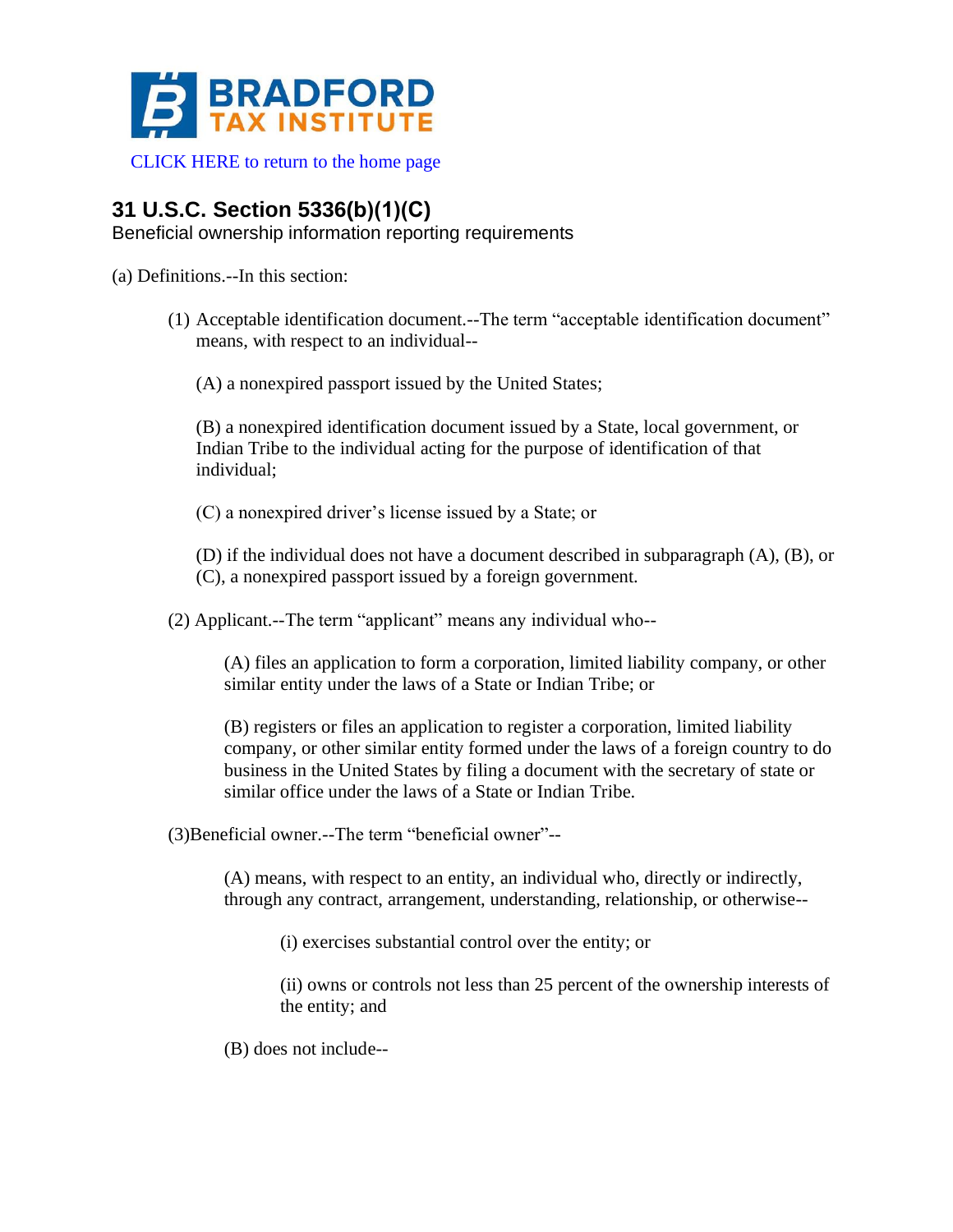(i) a minor child, as defined in the State in which the entity is formed, if the information of the parent or guardian of the minor child is reported in accordance with this section;

(ii) an individual acting as a nominee, intermediary, custodian, or agent on behalf of another individual;

(iii) an individual acting solely as an employee of a corporation, limited liability company, or other similar entity and whose control over or economic benefits from such entity is derived solely from the employment status of the person;

(iv) an individual whose only interest in a corporation, limited liability company, or other similar entity is through a right of inheritance; or

(v) a creditor of a corporation, limited liability company, or other similar entity, unless the creditor meets the requirements of subparagraph (A).

(4)Director.--The term "Director" means the Director of FinCEN.

(5)FinCEN.--The term "FinCEN" means the Financial Crimes Enforcement Network of the Department of the Treasury.

(6)FinCEN identifier.--The term "FinCEN identifier" means the unique identifying number assigned by FinCEN to a person under this section.

(7)Foreign person.--The term "foreign person" means a person who is not a United States person, as defined in section 7701(a) of the Internal Revenue Code of 1986.

(8)Indian Tribe.--The term "Indian Tribe" has the meaning given the term "Indian tribe" in section 102 of the Federally Recognized Indian Tribe List Act of 1994 (25 U.S.C. 5130).

(9)Lawfully admitted for permanent residence.--The term "lawfully admitted for permanent residence" has the meaning given the term in section 101(a) of the Immigration and Nationality Act (8 U.S.C. 1101(a)).

(10)Pooled investment vehicle.--The term "pooled investment vehicle" means--

(A) any investment company, as defined in section 3(a) of the Investment Company Act of 1940 (15 U.S.C. 80a-3(a)); or

(B) any company that--

(i) would be an investment company under that section but for the exclusion provided from that definition by paragraph (1) or (7) of section 3(c) of that Act (15 U.S.C. 80a-3(c)); and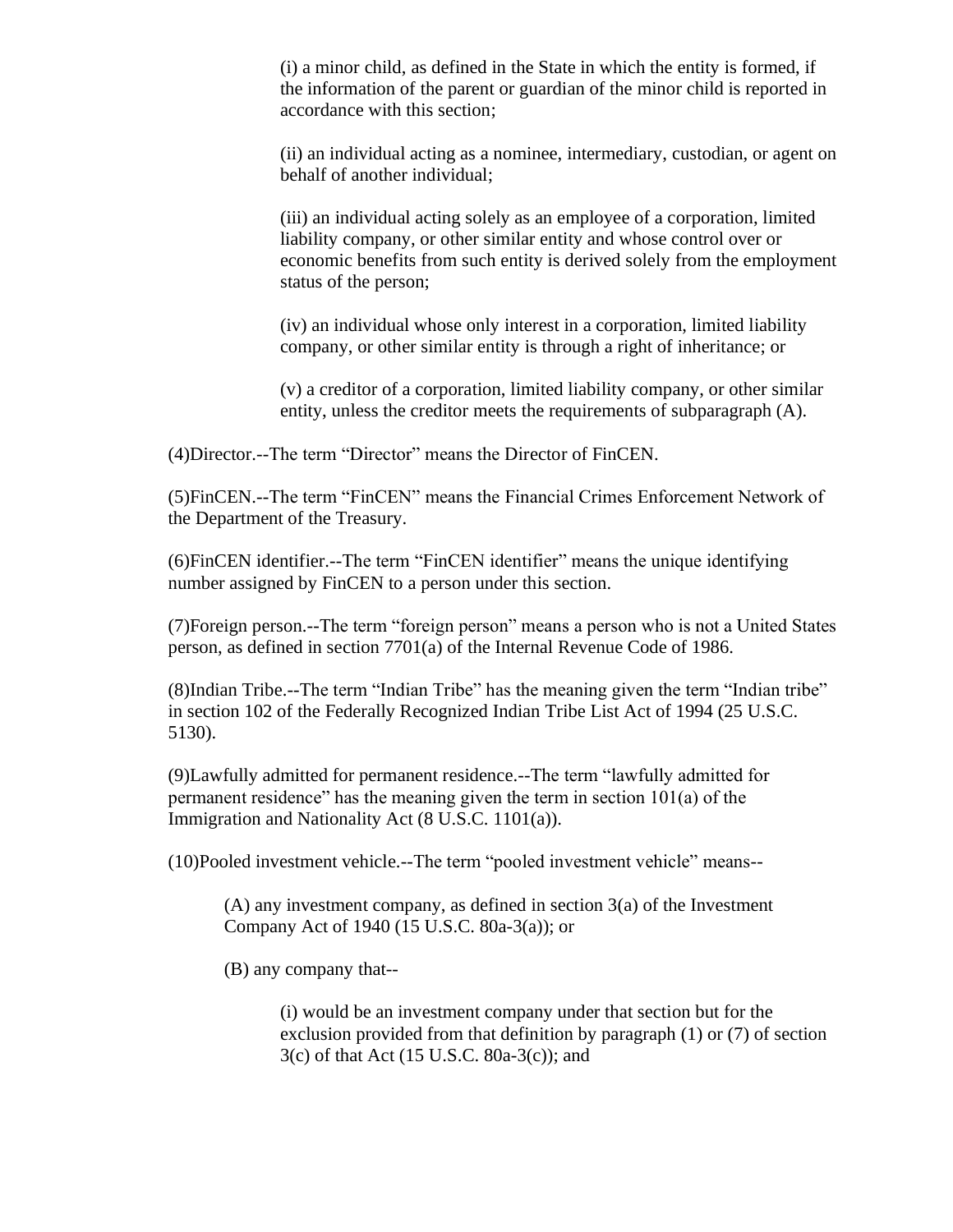(ii) is identified by its legal name by the applicable investment adviser in its Form ADV (or successor form) filed with the Securities and Exchange Commission.

(11)Reporting company.--The term "reporting company"--

(A) means a corporation, limited liability company, or other similar entity that is--

(i) created by the filing of a document with a secretary of state or a similar office under the law of a State or Indian Tribe; or

(ii) formed under the law of a foreign country and registered to do business in the United States by the filing of a document with a secretary of state or a similar office under the laws of a State or Indian Tribe; and

(B) does not include--

(i) an issuer--

(I) of a class of securities registered under section 12 of the Securities Exchange Act of 1934 (15 U.S.C. 78l); or

(II) that is required to file supplementary and periodic information under section 15(d) of the Securities Exchange Act of 1934 (15 U.S.C. 78o(d));

(ii) an entity--

(I) established under the laws of the United States, an Indian Tribe, a State, or a political subdivision of a State, or under an interstate compact between 2 or more States; and

(II) that exercises governmental authority on behalf of the United States or any such Indian Tribe, State, or political subdivision;

(iii) a bank, as defined in--

(I) section 3 of the Federal Deposit Insurance Act (12 U.S.C. 1813);

(II) section 2(a) of the Investment Company Act of 1940 (15 U.S.C.  $80a-2(a)$ ; or

(III) section 202(a) of the Investment Advisers Act of 1940 (15 U.S.C. 80b-2(a));

(iv) a Federal credit union or a State credit union (as those terms are defined in section 101 of the Federal Credit Union Act (12 U.S.C. 1752));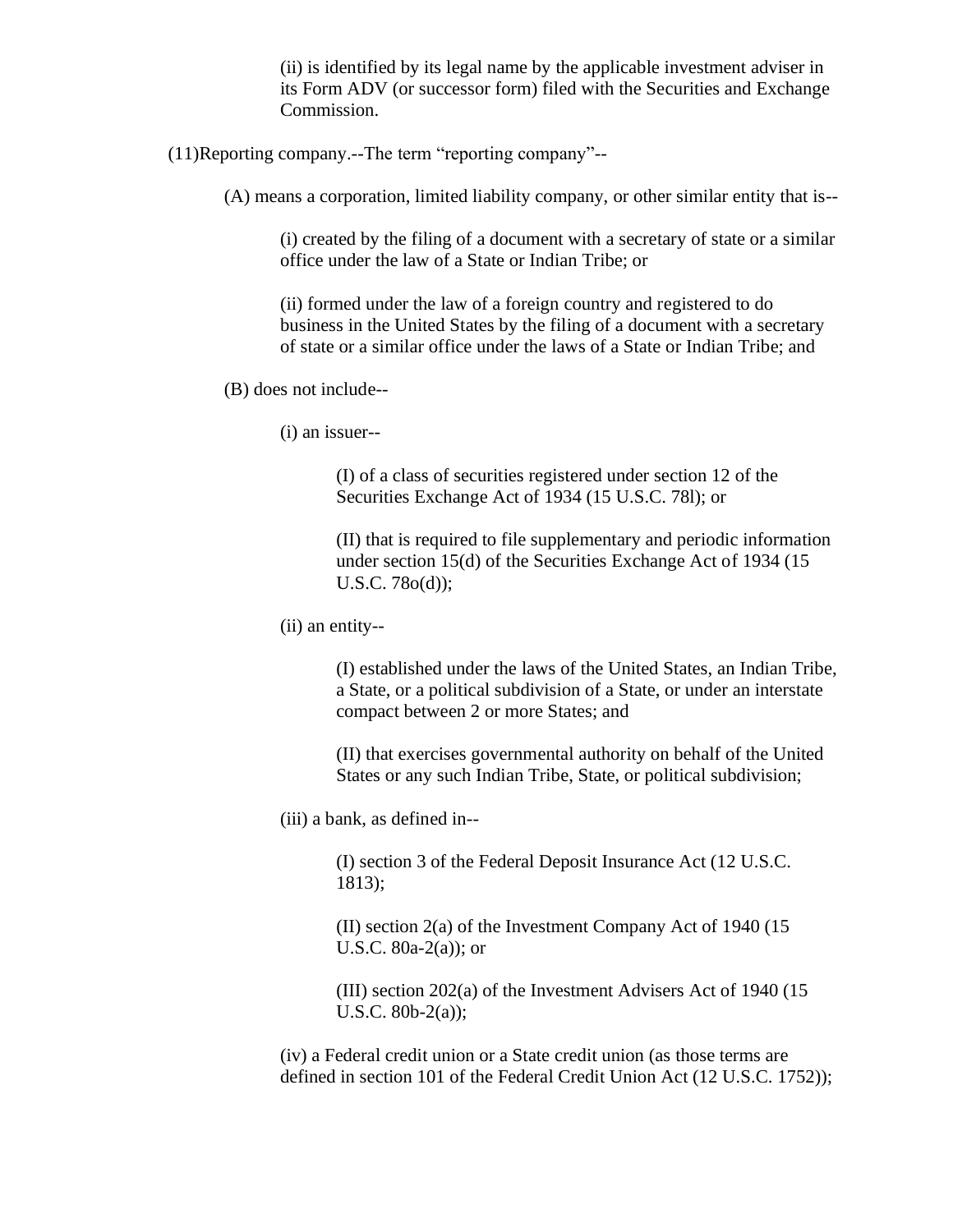(v) a bank holding company (as defined in section 2 of the Bank Holding Company Act of 1956 (12 U.S.C. 1841)) or a savings and loan holding company (as defined in section 10(a) of the Home Owners' Loan Act (12 U.S.C. 1467a(a)));

(vi) a money transmitting business registered with the Secretary of the Treasury under section 5330;

(vii) a broker or dealer (as those terms are defined in section 3 of the Securities Exchange Act of 1934 (15 U.S.C. 78c)) that is registered under section 15 of that Act (15 U.S.C. 780);

(viii) an exchange or clearing agency (as those terms are defined in section 3 of the Securities Exchange Act of 1934 (15 U.S.C. 78c)) that is registered under section 6 or 17A of that Act (15 U.S.C. 78f, 78q-1);

(ix) any other entity not described in clause (i), (vii), or (viii) that is registered with the Securities and Exchange Commission under the Securities Exchange Act of 1934 (15 U.S.C. 78a et seq.);

(x) an entity that--

(I) is an investment company (as defined in section 3 of the Investment Company Act of 1940 (15 U.S.C. 80a-3)) or an investment adviser (as defined in section 202 of the Investment Advisers Act of 1940 (15 U.S.C. 80b-2)); and

(II) is registered with the Securities and Exchange Commission under the Investment Company Act of 1940 (15 U.S.C. 80a-1 et seq.) or the Investment Advisers Act of 1940 (15 U.S.C. 80b-1 et seq.);

(xi) an investment adviser--

(I) described in section 203(l) of the Investment Advisers Act of 1940 (15 U.S.C. 80b-3(l)); and

(II) that has filed Item 10, Schedule A, and Schedule B of Part 1A of Form ADV, or any successor thereto, with the Securities and Exchange Commission;

(xii) an insurance company (as defined in section 2 of the Investment Company Act of 1940 (15 U.S.C. 80a-2));

(xiii) an entity that--

(I) is an insurance producer that is authorized by a State and subject to supervision by the insurance commissioner or a similar official or agency of a State; and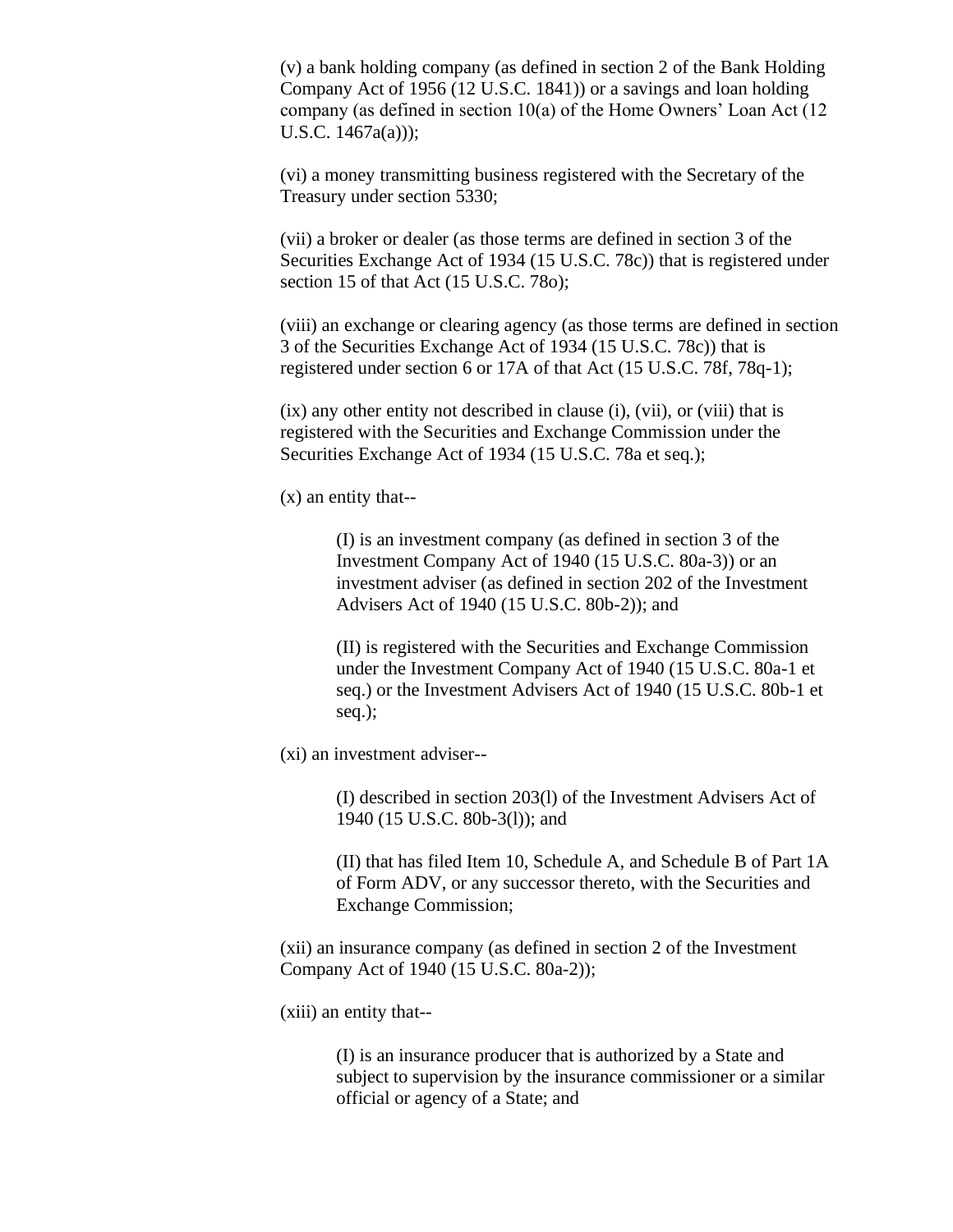(II) has an operating presence at a physical office within the United States;

(xiv)(I) a registered entity (as defined in section 1a of the Commodity Exchange Act (7 U.S.C. 1a)); or

(II) an entity that is--

(aa)(AA) a futures commission merchant, introducing broker, swap dealer, major swap participant, commodity pool operator, or commodity trading advisor (as those terms are defined in section 1a of the Commodity Exchange Act (7 U.S.C. 1a)); or

(BB) a retail foreign exchange dealer, as described in section  $2(c)(2)(B)$  of that Act (7 U.S.C.  $2(c)(2)(B)$ ); and

(bb) registered with the Commodity Futures Trading Commission under the Commodity Exchange Act (7 U.S.C. 1 et seq.);

(xv) a public accounting firm registered in accordance with section 102 of the Sarbanes-Oxley Act of 2002 (15 U.S.C. 7212);

(xvi) a public utility that provides telecommunications services, electrical power, natural gas, or water and sewer services within the United States;

(xvii) a financial market utility designated by the Financial Stability Oversight Council under section 804 of the Payment, Clearing, and Settlement Supervision Act of 2010 (12 U.S.C. 5463);

(xviii) any pooled investment vehicle that is operated or advised by a person described in clause (iii), (iv), (vii), (x), or (xi);

 $(xix)$  any--

(I) organization that is described in section 501(c) of the Internal Revenue Code of 1986 (determined without regard to section 508(a) of such Code) and exempt from tax under section 501(a) of such Code, except that in the case of any such organization that loses an exemption from tax, such organization shall be considered to be continued to be described in this subclause for the 180-day period beginning on the date of the loss of such tax-exempt status;

(II) political organization (as defined in section  $527(e)(1)$  of such Code) that is exempt from tax under section 527(a) of such Code; or

(III) trust described in paragraph (1) or (2) of section 4947(a) of such Code;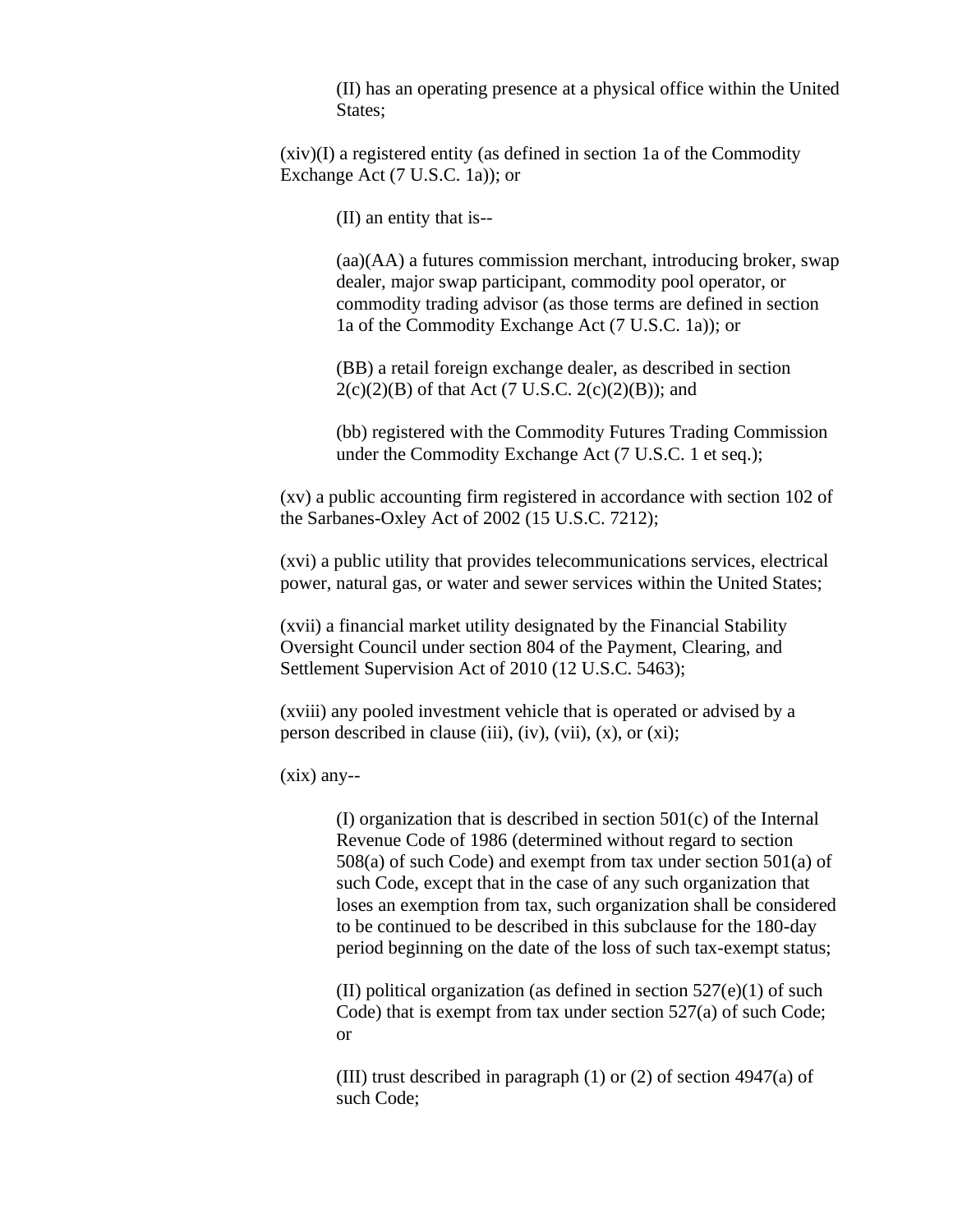(xx) any corporation, limited liability company, or other similar entity that--

> (I) operates exclusively to provide financial assistance to, or hold governance rights over, any entity described in clause (xix);

(II) is a United States person;

(III) is beneficially owned or controlled exclusively by 1 or more United States persons that are United States citizens or lawfully admitted for permanent residence; and

(IV) derives at least a majority of its funding or revenue from 1 or more United States persons that are United States citizens or lawfully admitted for permanent residence;

(xxi) any entity that--

(I) employs more than 20 employees on a full-time basis in the United States;

(II) filed in the previous year Federal income tax returns in the United States demonstrating more than \$5,000,000 in gross receipts or sales in the aggregate, including the receipts or sales of- -

(aa) other entities owned by the entity; and

(bb) other entities through which the entity operates; and

(III) has an operating presence at a physical office within the United States;

(xxii) any corporation, limited liability company, or other similar entity of which the ownership interests are owned or controlled, directly or indirectly, by 1 or more entities described in clause (i), (ii), (iii), (iv), (v), (vii), (viii), (ix), (x), (xi), (xii), (xiii), (xiv), (xv), (xvi), (xvii) (xix), or  $(xxi);$ 

(xxiii) any corporation, limited liability company, or other similar entity--

(I) in existence for over 1 year;

(II) that is not engaged in active business;

(III) that is not owned, directly or indirectly, by a foreign person;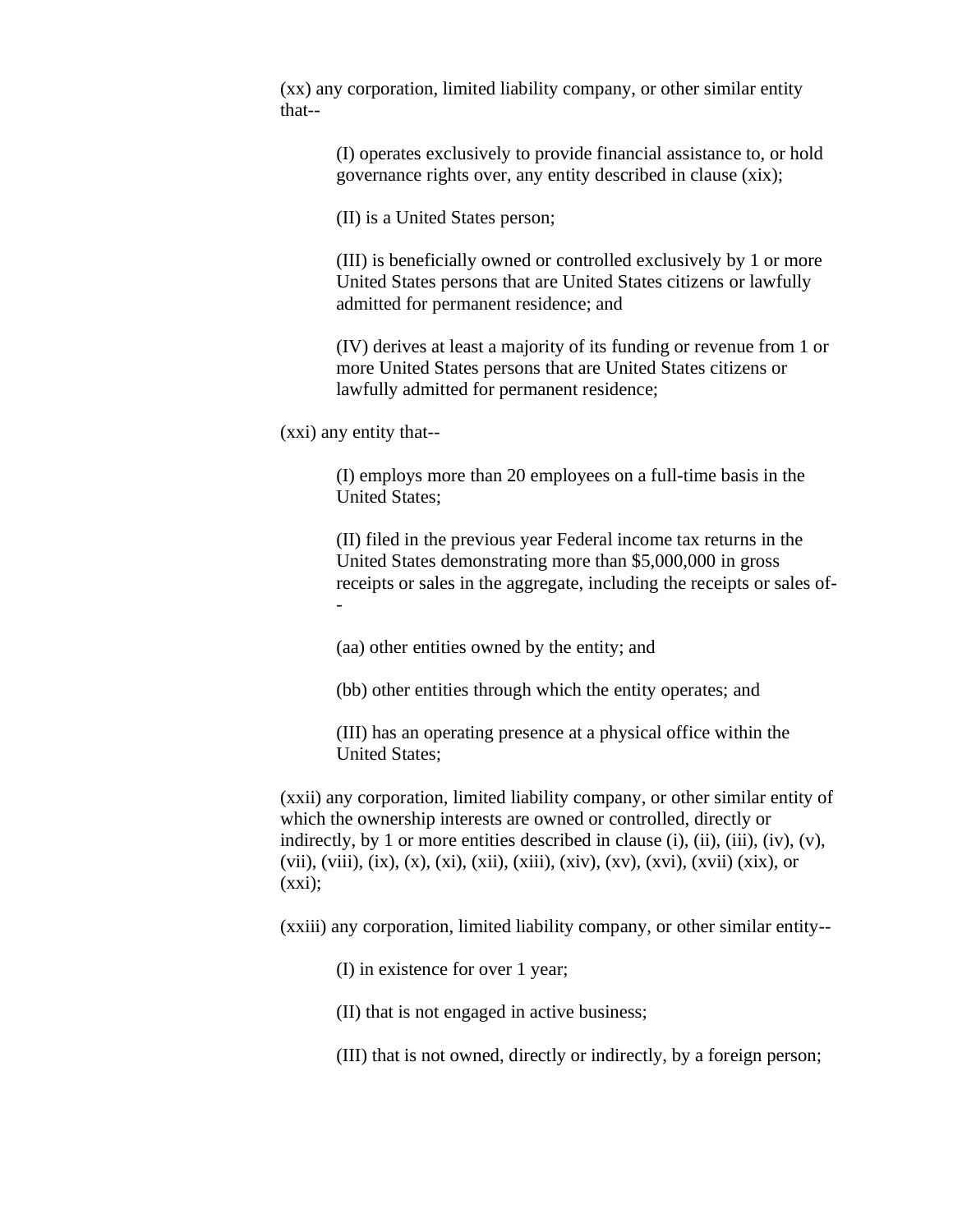(IV) that has not, in the preceding 12-month period, experienced a change in ownership or sent or received funds in an amount greater than \$1,000 (including all funds sent to or received from any source through a financial account or accounts in which the entity, or an affiliate of the entity, maintains an interest); and

(V) that does not otherwise hold any kind or type of assets, including an ownership interest in any corporation, limited liability company, or other similar entity;

(xxiv) any entity or class of entities that the Secretary of the Treasury, with the written concurrence of the Attorney General and the Secretary of Homeland Security, has, by regulation, determined should be exempt from the requirements of subsection (b) because requiring beneficial ownership information from the entity or class of entities--

(I) would not serve the public interest; and

(II) would not be highly useful in national security, intelligence, and law enforcement agency efforts to detect, prevent, or prosecute money laundering, the financing of terrorism, proliferation finance, serious tax fraud, or other crimes.

(12)State.--The term "State" means any State of the United States, the District of Columbia, the Commonwealth of Puerto Rico, the Commonwealth of the Northern Mariana Islands, American Samoa, Guam, the United States Virgin Islands, and any other commonwealth, territory, or possession of the United States.

(13)Unique identifying number.--The term "unique identifying number" means, with respect to an individual or an entity with a sole member, the unique identifying number from an acceptable identification document.

(14)United States person.--The term "United States person" has the meaning given the term in section 7701(a) of the Internal Revenue Code of 1986.

(b)Beneficial ownership information reporting.--

(1)Reporting.--

(A)In general.--In accordance with regulations prescribed by the Secretary of the Treasury, each reporting company shall submit to FinCEN a report that contains the information described in paragraph (2).

(B)Reporting of existing entities.--In accordance with regulations prescribed by the Secretary of the Treasury, any reporting company that has been formed or registered before the effective date of the regulations prescribed under this subsection shall, in a timely manner, and not later than 2 years after the effective date of the regulations prescribed under this subsection, submit to FinCEN a report that contains the information described in paragraph (2).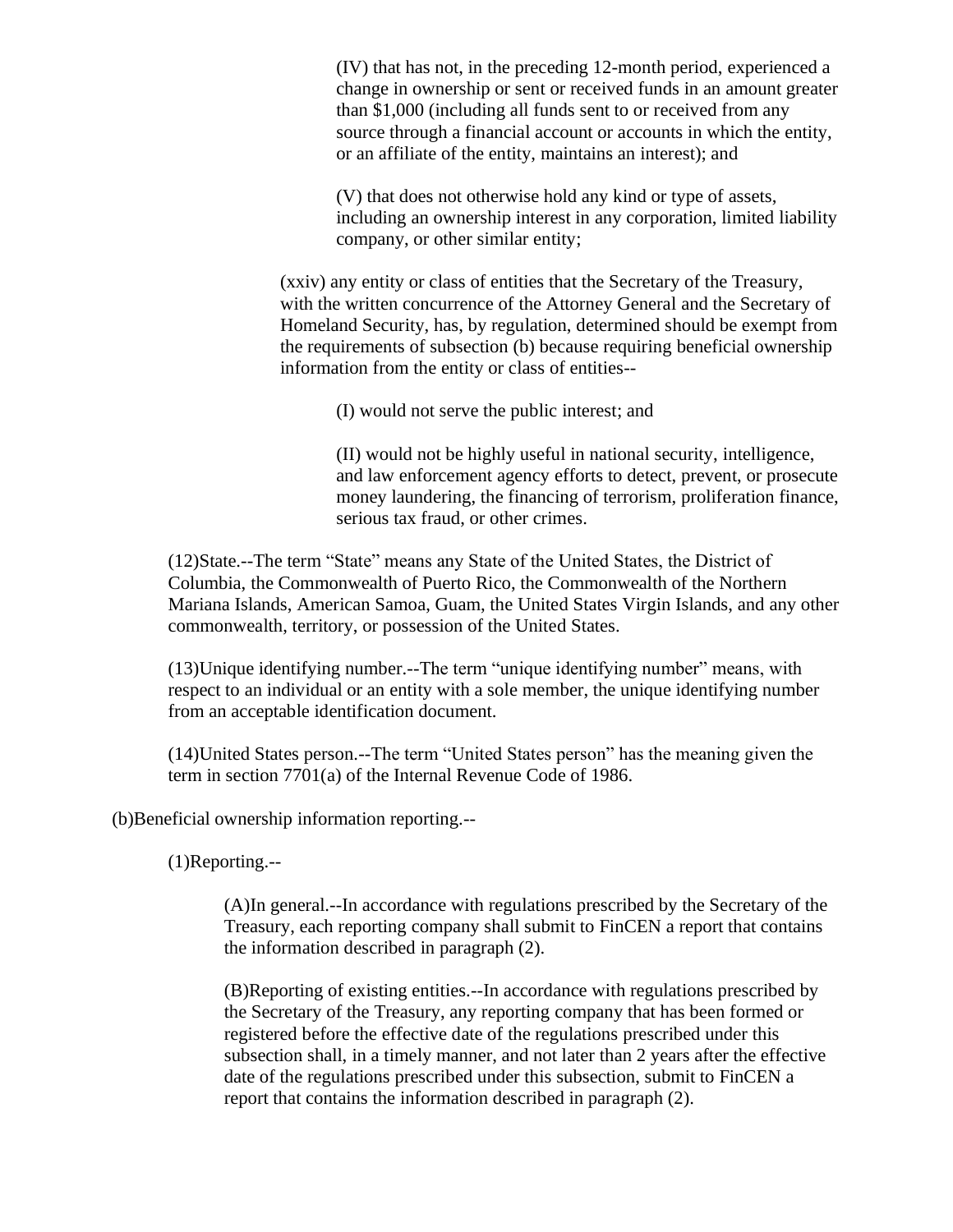

(C)Reporting at time of formation or registration.--In accordance with regulations prescribed by the Secretary of the Treasury, any reporting company that has been formed or registered after the effective date of the regulations promulgated under this subsection shall, at the time of formation or registration, submit to FinCEN a report that contains the information described in paragraph (2).

(D)Updated reporting for changes in beneficial ownership.--In accordance with regulations prescribed by the Secretary of the Treasury, a reporting company shall, in a timely manner, and not later than 1 year after the date on which there is a change with respect to any information described in paragraph (2), submit to FinCEN a report that updates the information relating to the change.

(E)Treasury review of updated reporting for changes in beneficial ownership.-- The Secretary of the Treasury, in consultation with the Attorney General and the Secretary of Homeland Security, shall conduct a review to evaluate--

(i) the necessity of a requirement for corporations, limited liability companies, or other similar entities to update the report on beneficial ownership information in paragraph (2), related to a change in ownership, within a shorter period of time than required under subparagraph (D), taking into account the updating requirements under subparagraph (D) and the information contained in the reports;

(ii) the benefit to law enforcement and national security officials that might be derived from, and the burden that a requirement to update the list of beneficial owners within a shorter period of time after a change in the list of beneficial owners would impose on corporations, limited liability companies, or other similar entities; and

(iii) not later than 2 years after the date of enactment of this section, incorporate into the regulations, as appropriate, any changes necessary to implement the findings and determinations based on the review required under this subparagraph.

(F)Regulation requirements.--In promulgating the regulations required under subparagraphs (A) through (D), the Secretary of the Treasury shall, to the greatest extent practicable--

(i) establish partnerships with State, local, and Tribal governmental agencies;

(ii) collect information described in paragraph (2) through existing Federal, State, and local processes and procedures;

(iii) minimize burdens on reporting companies associated with the collection of the information described in paragraph (2), in light of the private compliance costs placed on legitimate businesses, including by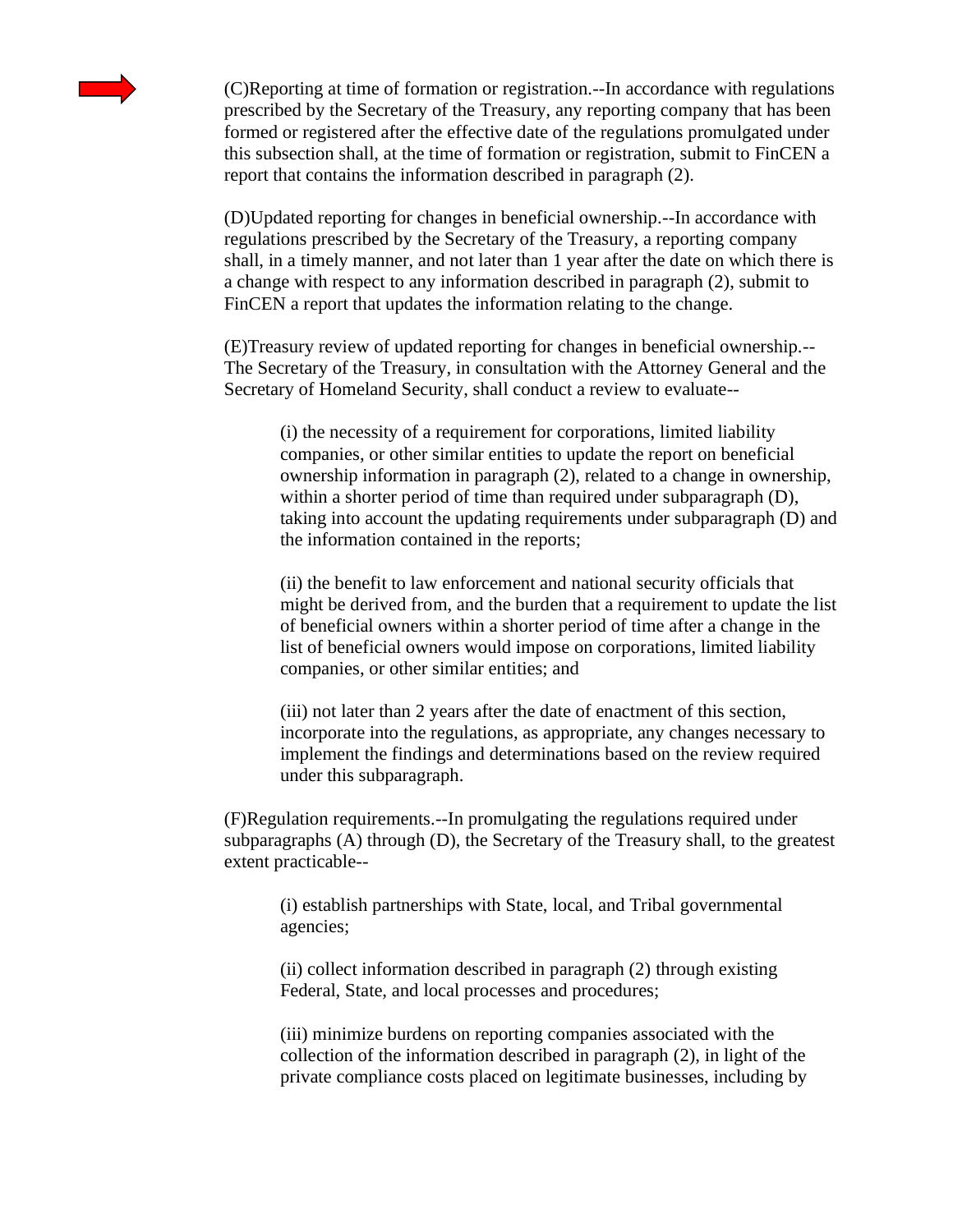identifying any steps taken to mitigate the costs relating to compliance with the collection of information; and

(iv) collect information described in paragraph (2) in a form and manner that ensures the information is highly useful in--

> (I) facilitating important national security, intelligence, and law enforcement activities; and

(II) confirming beneficial ownership information provided to financial institutions to facilitate the compliance of the financial institutions with anti-money laundering, countering the financing of terrorism, and customer due diligence requirements under applicable law.

(G)Regulatory simplification.--To simplify compliance with this section for reporting companies and financial institutions, the Secretary of the Treasury shall ensure that the regulations prescribed by the Secretary under this subsection are added to part 1010 of title 31, Code of Federal Regulations, or any successor thereto.

(2)Required information.--

(A)In general.--In accordance with regulations prescribed by the Secretary of the Treasury, a report delivered under paragraph (1) shall, except as provided in subparagraph (B), identify each beneficial owner of the applicable reporting company and each applicant with respect to that reporting company by--

(i) full legal name;

(ii) date of birth;

(iii) current, as of the date on which the report is delivered, residential or business street address; and

(iv)(I) unique identifying number from an acceptable identification document; or

> (II) FinCEN identifier in accordance with requirements in paragraph (3).

(B)Reporting requirement for exempt entities having an ownership interest.--If an exempt entity described in subsection  $(a)(11)(B)$  has or will have a direct or indirect ownership interest in a reporting company, the reporting company or the applicant--

(i) shall, with respect to the exempt entity, only list the name of the exempt entity; and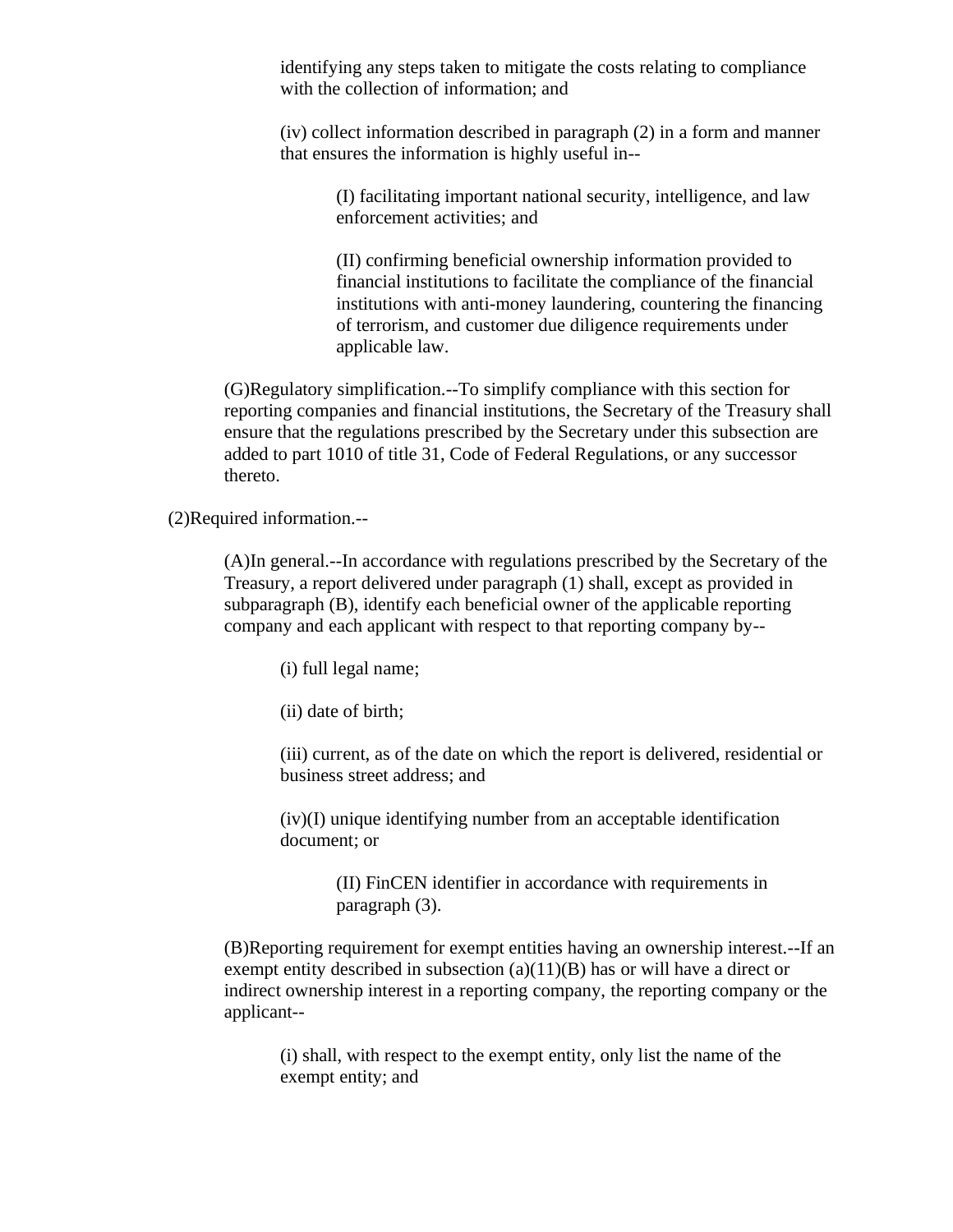(ii) shall not be required to report the information with respect to the exempt entity otherwise required under subparagraph (A).

(C)Reporting requirement for certain pooled investment vehicles.--Any corporation, limited liability company, or other similar entity that is an exempt entity described in subsection (a)(11)(B)(xviii) and is formed under the laws of a foreign country shall file with FinCEN a written certification that provides identification information of an individual that exercises substantial control over the pooled investment vehicle in the same manner as required under this subsection.

(D)Reporting requirement for exempt subsidiaries.--In accordance with the regulations promulgated by the Secretary, any corporation, limited liability company, or other similar entity that is an exempt entity described in subsection  $(a)(11)(B)(xxii)$ , shall, at the time such entity no longer meets the criteria described in subsection (a)(11)(B)(xxii), submit to FinCEN a report containing the information required under subparagraph (A).

(E)Reporting requirement for exempt grandfathered entities.--In accordance with the regulations promulgated by the Secretary, any corporation, limited liability company, or other similar entity that is an exempt entity described in subsection  $(a)(11)(B)(xxiii)$ , shall, at the time such entity no longer meets the criteria described in subsection (a)(11)(B)(xxiii), submit to FinCEN a report containing the information required under subparagraph (A).

(3)FinCEN identifier.--

(A)Issuance of FinCEN identifier.--

(i)In general.--Upon request by an individual who has provided FinCEN with the information described in paragraph  $(2)(A)$  pertaining to the individual, or by an entity that has reported its beneficial ownership information to FinCEN in accordance with this section, FinCEN shall issue a FinCEN identifier to such individual or entity.

(ii)Updating of information.--An individual or entity with a FinCEN identifier shall submit filings with FinCEN pursuant to paragraph (1) updating any information described in paragraph (2) in a timely manner consistent with paragraph  $(1)(D)$ .

(iii)Exclusive identifier.--FinCEN shall not issue more than 1 FinCEN identifier to the same individual or to the same entity (including any successor entity).

(B)Use of FinCEN identifier for individuals.--Any person required to report the information described in paragraph (2) with respect to an individual may instead report the FinCEN identifier of the individual.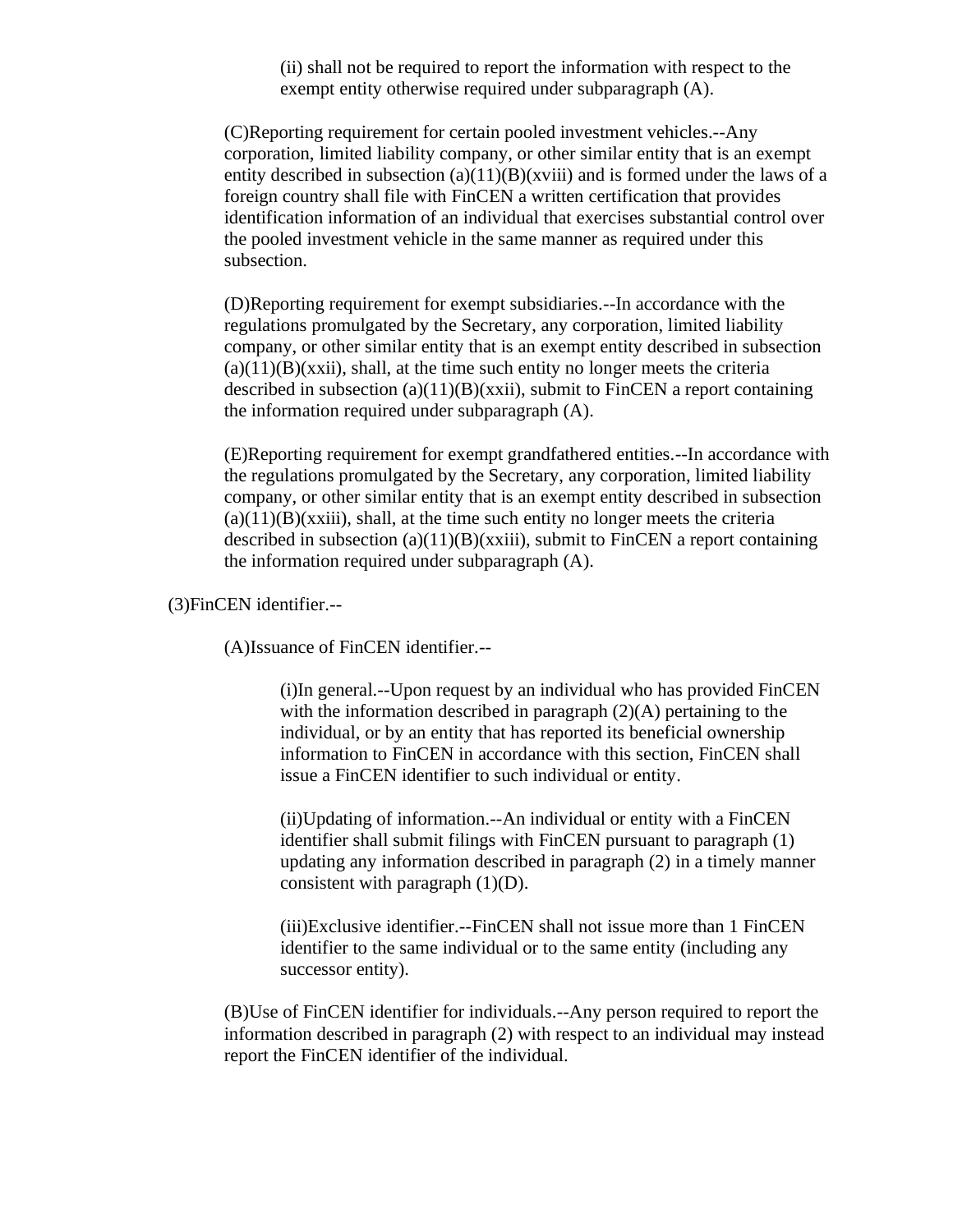(C)Use of FinCEN identifier for entities.--If an individual is or may be a beneficial owner of a reporting company by an interest held by the individual in an entity that, directly or indirectly, holds an interest in the reporting company, the reporting company may report the FinCEN identifier of the entity in lieu of providing the information required by paragraph (2)(A) with respect to the individual.

(4)Regulations.--The Secretary of the Treasury shall--

(A) by regulation prescribe procedures and standards governing any report under paragraph (2) and any FinCEN identifier under paragraph (3); and

(B) in promulgating the regulations under subparagraph (A) to the extent practicable, consistent with the purposes of this section--

> (i) minimize burdens on reporting companies associated with the collection of beneficial ownership information, including by eliminating duplicative requirements; and

(ii) ensure the beneficial ownership information reported to FinCEN is accurate, complete, and highly useful.

(5)Effective date.--The requirements of this subsection shall take effect on the effective date of the regulations prescribed by the Secretary of the Treasury under this subsection, which shall be promulgated not later than 1 year after the date of enactment of this section.

(6)Report.--Not later than 1 year after the effective date described in paragraph (5), and annually thereafter for 2 years, the Secretary of the Treasury shall submit to Congress a report describing the procedures and standards prescribed to carry out paragraph (2), which shall include an assessment of--

(A) the effectiveness of those procedures and standards in minimizing reporting burdens (including through the elimination of duplicative requirements) and strengthening the accuracy of reports submitted under paragraph (2); and

(B) any alternative procedures and standards prescribed to carry out paragraph (2).

(c)Retention and disclosure of beneficial ownership information by FinCEN.--

(1)Retention of information.--Beneficial ownership information required under subsection (b) relating to each reporting company shall be maintained by FinCEN for not fewer than 5 years after the date on which the reporting company terminates.

(2)Disclosure.--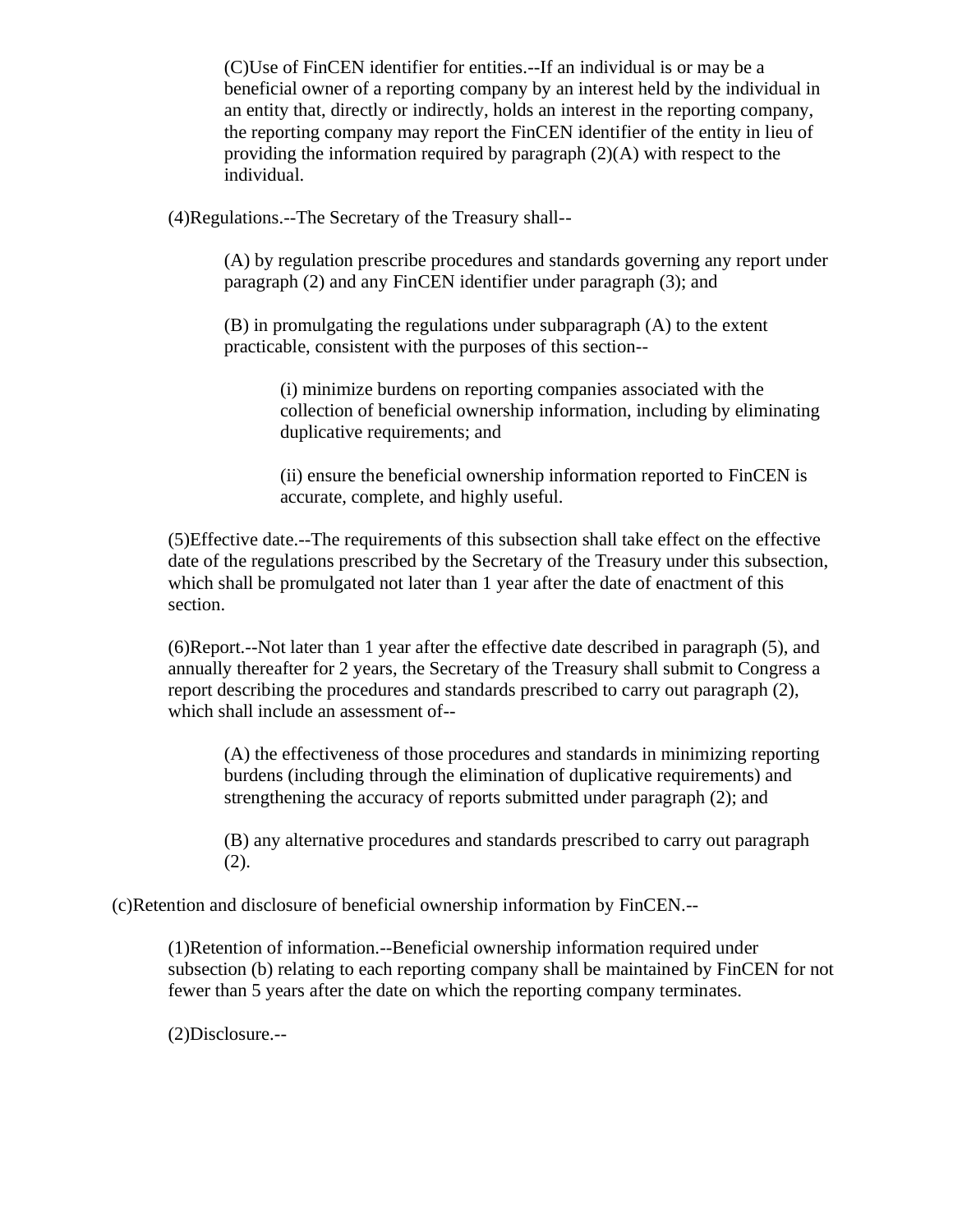(A)Prohibition.--Except as authorized by this subsection and the protocols promulgated under this subsection, beneficial ownership information reported under this section shall be confidential and may not be disclosed by--

(i) an officer or employee of the United States;

(ii) an officer or employee of any State, local, or Tribal agency; or

(iii) an officer or employee of any financial institution or regulatory agency receiving information under this subsection.

(B)Scope of disclosure by FinCEN.--FinCEN may disclose beneficial ownership information reported pursuant to this section only upon receipt of--

(i) a request, through appropriate protocols--

(I) from a Federal agency engaged in national security, intelligence, or law enforcement activity, for use in furtherance of such activity; or

(II) from a State, local, or Tribal law enforcement agency, if a court of competent jurisdiction, including any officer of such a court, has authorized the law enforcement agency to seek the information in a criminal or civil investigation;

(ii) a request from a Federal agency on behalf of a law enforcement agency, prosecutor, or judge of another country, including a foreign central authority or competent authority (or like designation), under an international treaty, agreement, convention, or official request made by law enforcement, judicial, or prosecutorial authorities in trusted foreign countries when no treaty, agreement, or convention is available--

> (I) issued in response to a request for assistance in an investigation or prosecution by such foreign country; and

(II) that--

(aa) requires compliance with the disclosure and use provisions of the treaty, agreement, or convention, publicly disclosing any beneficial ownership information received; or

(bb) limits the use of the information for any purpose other than the authorized investigation or national security or intelligence activity;

(iii) a request made by a financial institution subject to customer due diligence requirements, with the consent of the reporting company, to facilitate the compliance of the financial institution with customer due diligence requirements under applicable law; or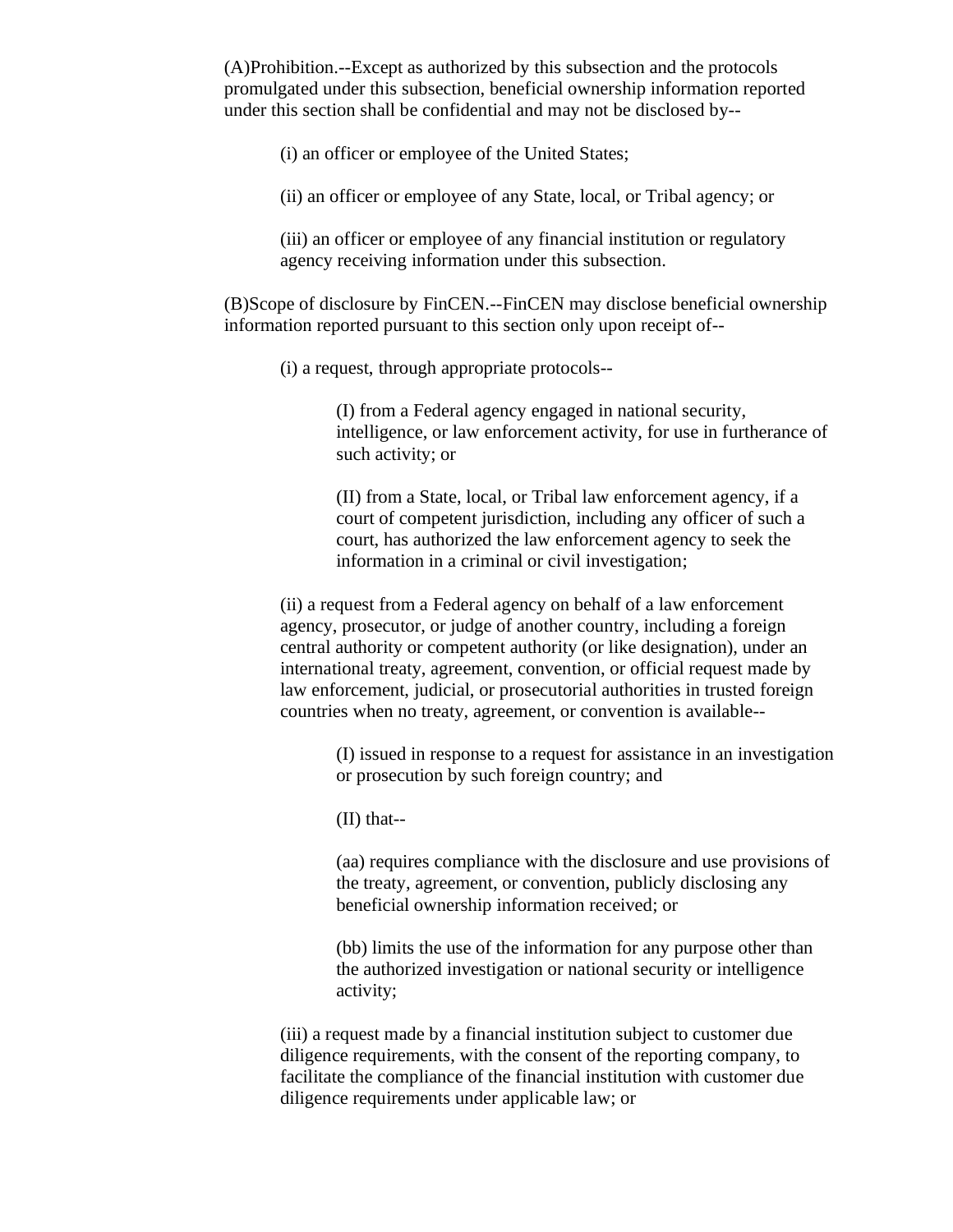(iv) a request made by a Federal functional regulator or other appropriate regulatory agency consistent with the requirements of subparagraph (C).

(C)Form and manner of disclosure to financial institutions and regulatory agencies.--The Secretary of the Treasury shall, by regulation, prescribe the form and manner in which information shall be provided to a financial institution under subparagraph (B)(iii), which regulation shall include that the information shall also be available to a Federal functional regulator or other appropriate regulatory agency, as determined by the Secretary, if the agency--

(i) is authorized by law to assess, supervise, enforce, or otherwise determine the compliance of the financial institution with the requirements described in that subparagraph;

(ii) uses the information solely for the purpose of conducting the assessment, supervision, or authorized investigation or activity described in clause (i); and

(iii) enters into an agreement with the Secretary providing for appropriate protocols governing the safekeeping of the information.

(3)Appropriate protocols.--The Secretary of the Treasury shall establish by regulation protocols described in paragraph (2)(A) that--

(A) protect the security and confidentiality of any beneficial ownership information provided directly by the Secretary;

(B) require the head of any requesting agency, on a non-delegable basis, to approve the standards and procedures utilized by the requesting agency and certify to the Secretary semi-annually that such standards and procedures are in compliance with the requirements of this paragraph;

(C) require the requesting agency to establish and maintain, to the satisfaction of the Secretary, a secure system in which such beneficial ownership information provided directly by the Secretary shall be stored;

(D) require the requesting agency to furnish a report to the Secretary, at such time and containing such information as the Secretary may prescribe, that describes the procedures established and utilized by such agency to ensure the confidentiality of the beneficial ownership information provided directly by the Secretary;

(E) require a written certification for each authorized investigation or other activity described in paragraph (2) from the head of an agency described in paragraph  $(2)(B)(i)(I)$ , or their designees, that--

(i) states that applicable requirements have been met, in such form and manner as the Secretary may prescribe; and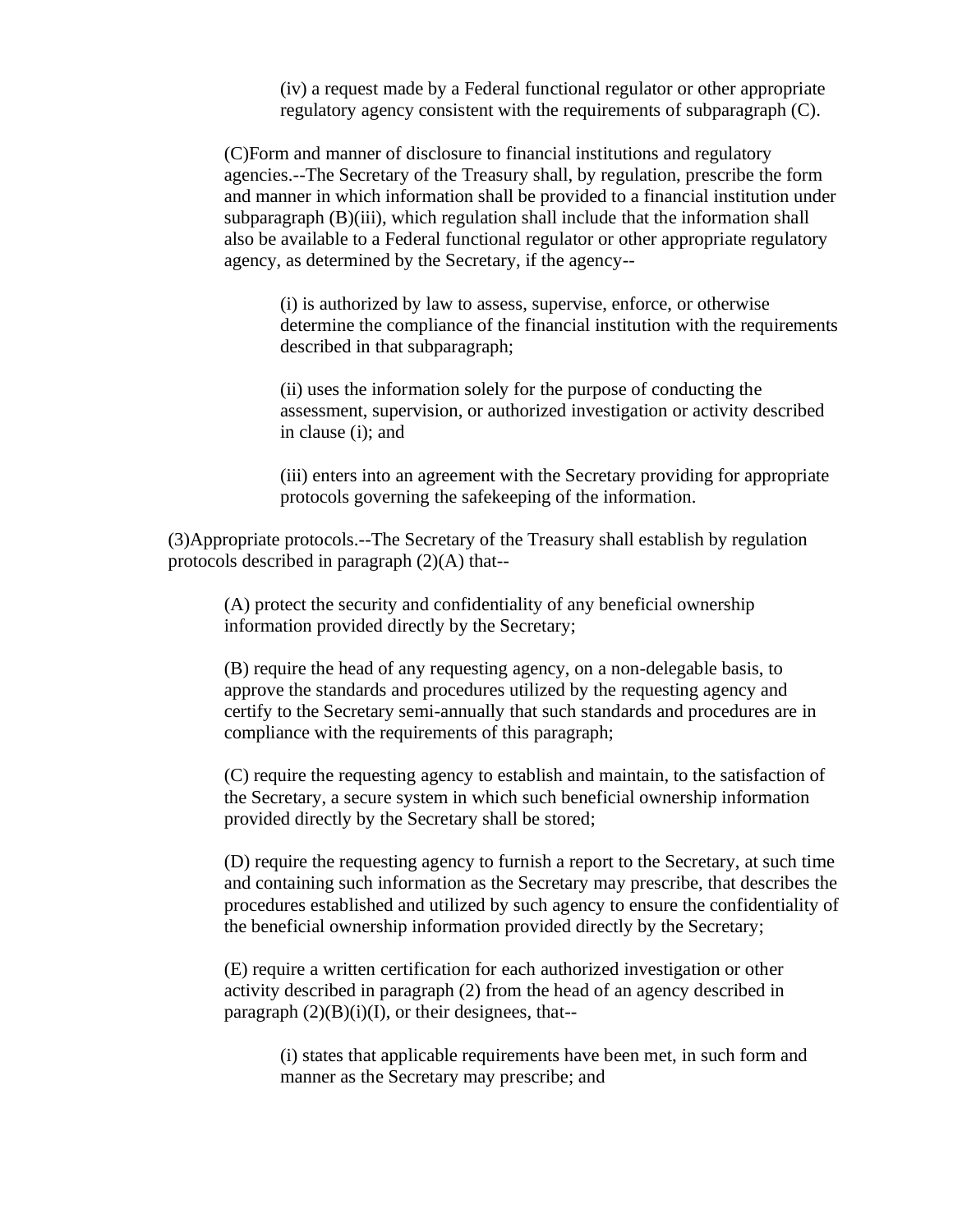(ii) at a minimum, sets forth the specific reason or reasons why the beneficial ownership information is relevant to an authorized investigation or other activity described in paragraph (2);

(F) require the requesting agency to limit, to the greatest extent practicable, the scope of information sought, consistent with the purposes for seeking beneficial ownership information;

(G) restrict, to the satisfaction of the Secretary, access to beneficial ownership information to whom disclosure may be made under the provisions of this section to only users at the requesting agency--

(i) who are directly engaged in the authorized investigation or activity described in paragraph (2);

(ii) whose duties or responsibilities require such access;

(iii) who--

(I) have undergone appropriate training; or

(II) use staff to access the database who have undergone appropriate training;

(iv) who use appropriate identity verification mechanisms to obtain access to the information; and

(v) who are authorized by agreement with the Secretary to access the information;

(H) require the requesting agency to establish and maintain, to the satisfaction of the Secretary, a permanent system of standardized records with respect to an auditable trail of each request for beneficial ownership information submitted to the Secretary by the agency, including the reason for the request, the name of the individual who made the request, the date of the request, any disclosure of beneficial ownership information made by or to the agency, and any other information the Secretary of the Treasury determines is appropriate;

(I) require that the requesting agency receiving beneficial ownership information from the Secretary conduct an annual audit to verify that the beneficial ownership information received from the Secretary has been accessed and used appropriately, and in a manner consistent with this paragraph and provide the results of that audit to the Secretary upon request;

(J) require the Secretary to conduct an annual audit of the adherence of the agencies to the protocols established under this paragraph to ensure that agencies are requesting and using beneficial ownership information appropriately; and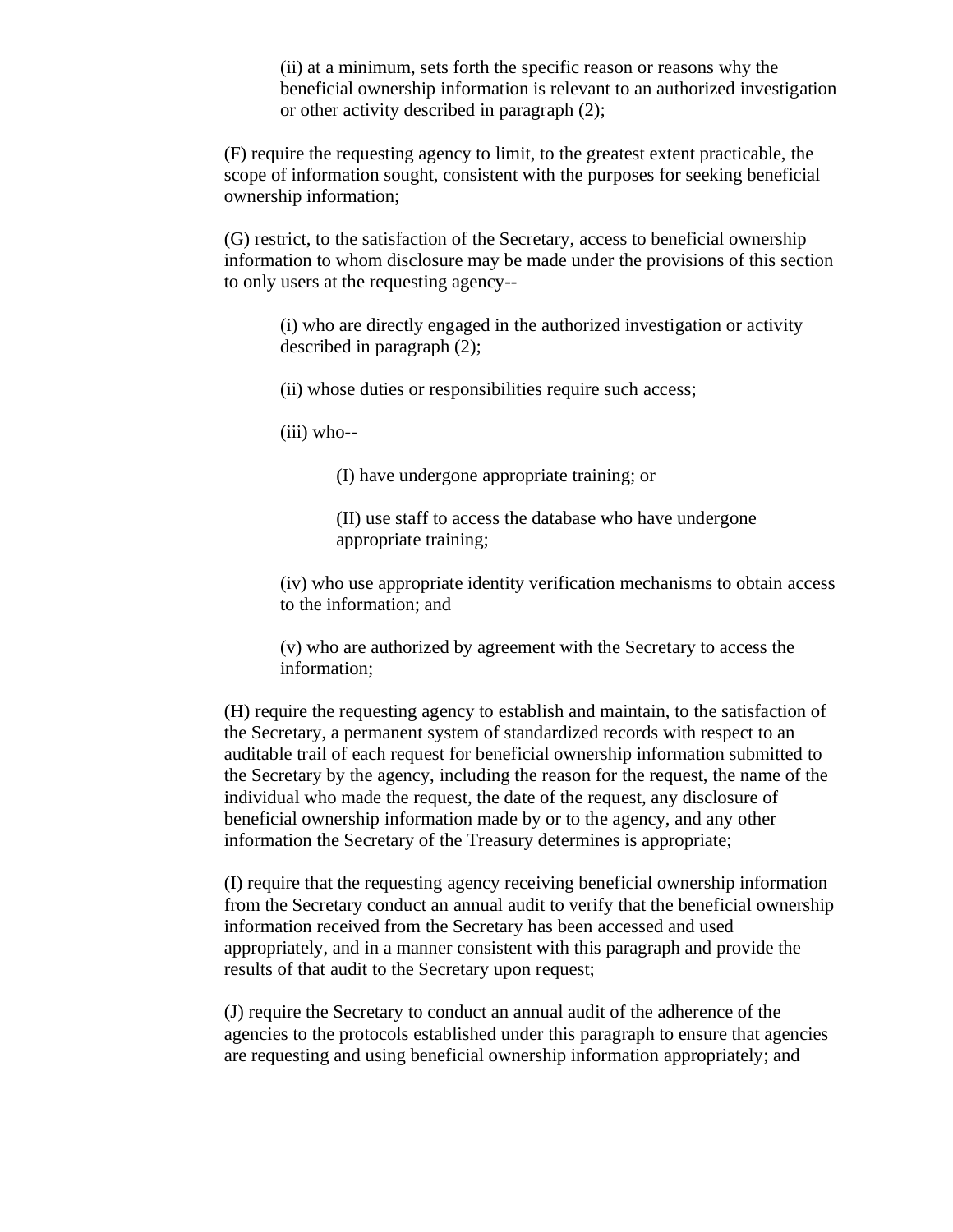(K) provide such other safeguards which the Secretary determines (and which the Secretary prescribes in regulations) to be necessary or appropriate to protect the confidentiality of the beneficial ownership information.

(4)Violation of protocols.--Any employee or officer of a requesting agency under paragraph  $(2)(B)$  that violates the protocols described in paragraph  $(3)$ , including unauthorized disclosure or use, shall be subject to criminal and civil penalties under subsection  $(h)(3)(B)$ .

(5)Department of the Treasury access.--

(A)In general.--Beneficial ownership information shall be accessible for inspection or disclosure to officers and employees of the Department of the Treasury whose official duties require such inspection or disclosure subject to procedures and safeguards prescribed by the Secretary of the Treasury.

(B)Tax administration purposes.--Officers and employees of the Department of the Treasury may obtain access to beneficial ownership information for tax administration purposes in accordance with this subsection.

(6)Rejection of request.--The Secretary of the Treasury--

(A) shall reject a request not submitted in the form and manner prescribed by the Secretary under paragraph  $(2)(C)$ ; and

(B) may decline to provide information requested under this subsection upon finding that--

(i) the requesting agency has failed to meet any other requirement of this subsection;

(ii) the information is being requested for an unlawful purpose; or

(iii) other good cause exists to deny the request.

(7)Suspension.--The Secretary of the Treasury may suspend or debar a requesting agency from access for any of the grounds set forth in paragraph (6), including for repeated or serious violations of any requirement under paragraph (2).

(8)Security protections.--The Secretary of the Treasury shall maintain information security protections, including encryption, for information reported to FinCEN under subsection (b) and ensure that the protections--

(A) are consistent with standards and guidelines developed under subchapter II of chapter 35 of title 44; and

(B) incorporate Federal information system security controls for high-impact systems, excluding national security systems, consistent with applicable law to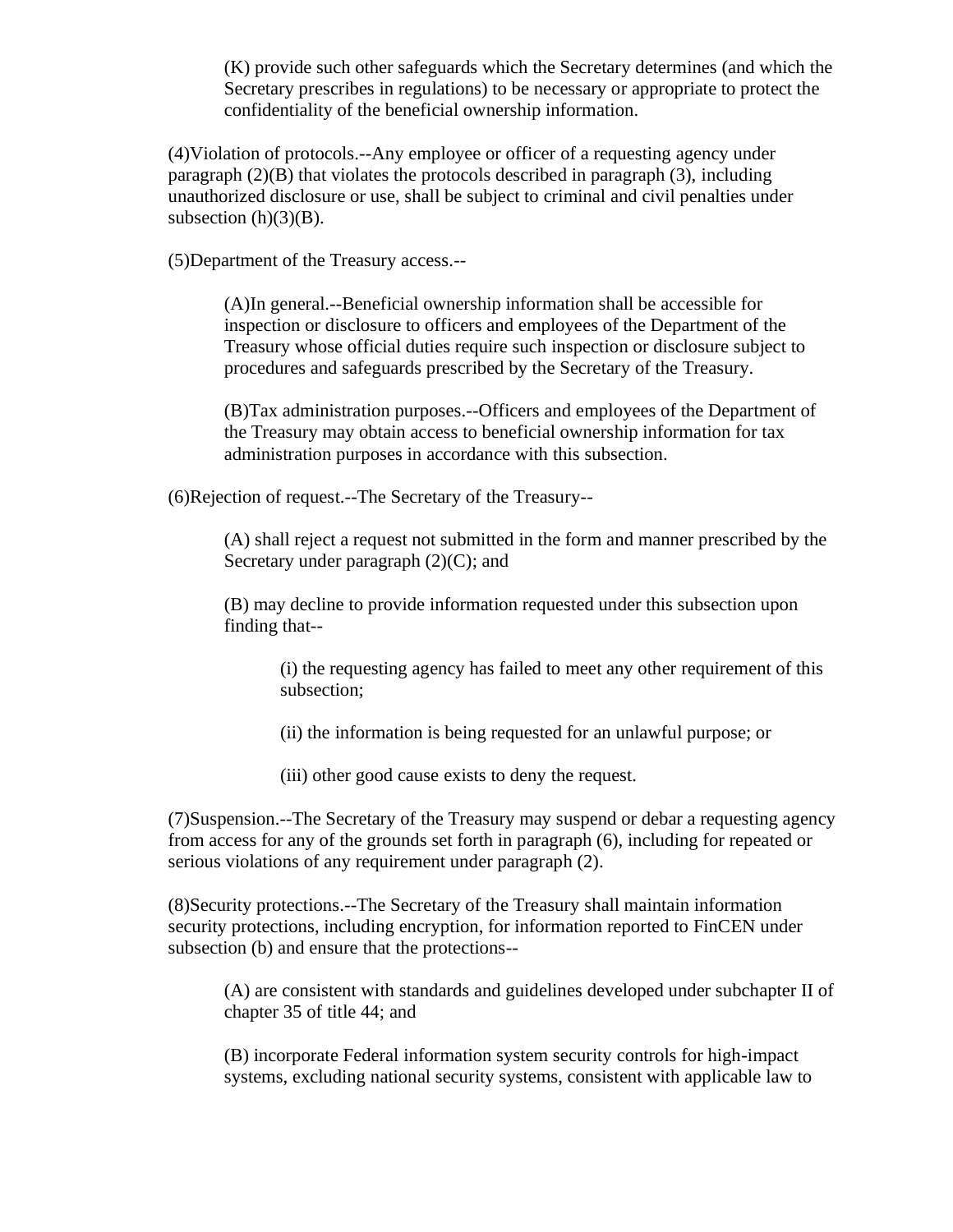prevent the loss of confidentiality, integrity, or availability of information that may have a severe or catastrophic adverse effect.

(9)Report by the Secretary.--Not later than 1 year after the effective date of the regulations prescribed under this subsection, and annually thereafter for 5 years, the Secretary of the Treasury shall submit to the Committee on Banking, Housing, and Urban Affairs of the Senate and the Committee on Financial Services of the House of Representatives a report, which--

(A) may include a classified annex; and

(B) shall, with respect to each request submitted under paragraph  $(2)(B)(i)(II)$ during the period covered by the report, and consistent with protocols established by the Secretary that are necessary to protect law enforcement sensitive, taxrelated, or classified information, include--

(i) the date on which the request was submitted;

- (ii) the source of the request;
- (iii) whether the request was accepted or rejected or is pending; and

(iv) a general description of the basis for rejecting the such request, if applicable.

(10)Audit by the Comptroller General.--Not later than 1 year after the effective date of the regulations prescribed under this subsection, and annually thereafter for 6 years, the Comptroller General of the United States shall--

(A) audit the procedures and safeguards established by the Secretary of the Treasury under those regulations, including duties for verification of requesting agencies systems and adherence to the protocols established under this subsection, to determine whether such safeguards and procedures meet the requirements of this subsection and that the Department of the Treasury is using beneficial ownership information appropriately in a manner consistent with this subsection; and

(B) submit to the Secretary of the Treasury, the Committee on Banking, Housing, and Urban Affairs of the Senate, and the Committee on Financial Services of the House of Representatives a report that contains the findings and determinations with respect to any audit conducted under this paragraph.

(11)Department of the Treasury testimony.--

(A)In general.--Not later than March 31 of each year for 5 years beginning in 2022, the Director shall be made available to testify before the Committee on Banking, Housing, and Urban Affairs of the Senate and the Committee on Financial Services of the House of Representatives, or an appropriate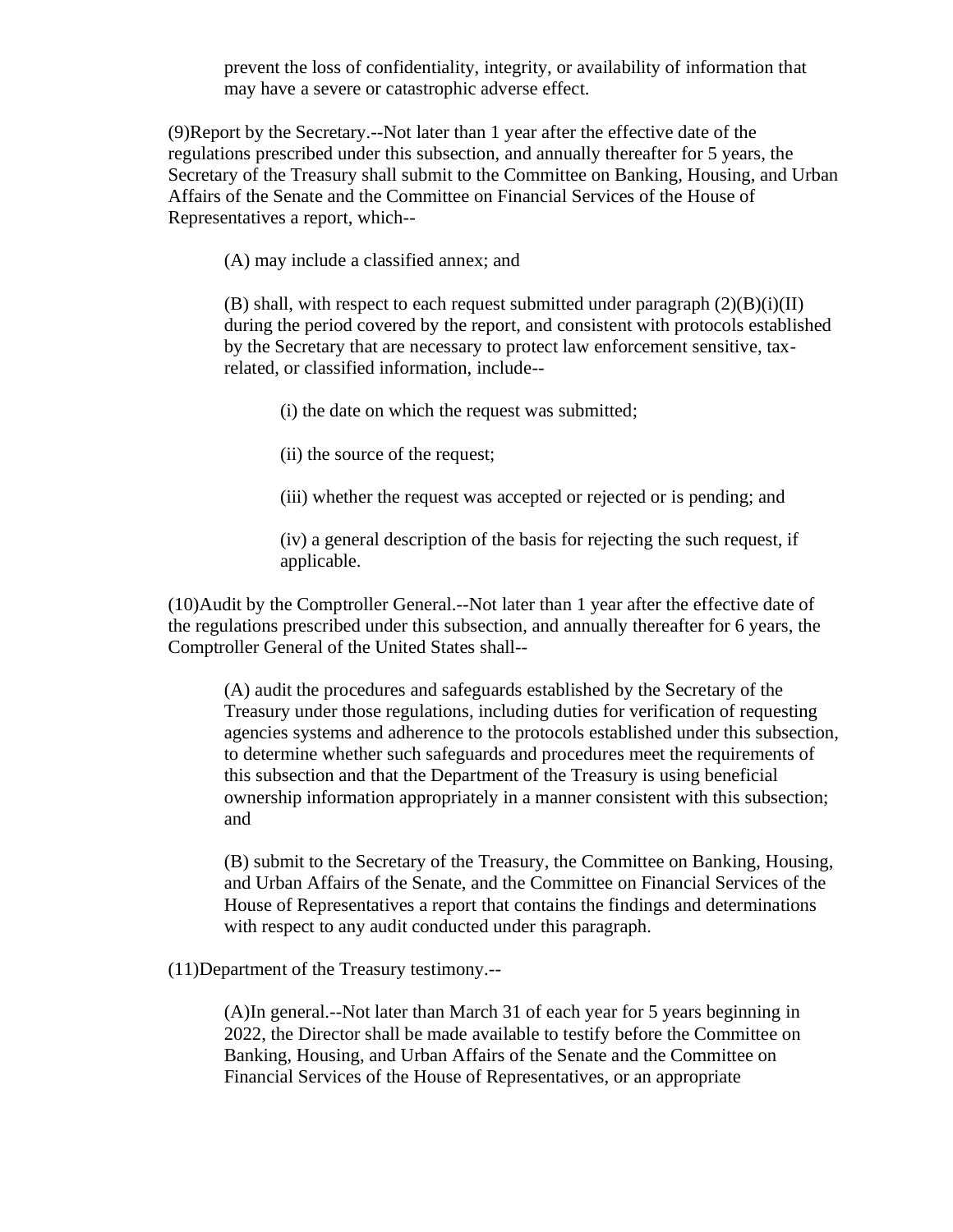subcommittee thereof, regarding FinCEN issues, including, specifically, issues relating to--

(i) anticipated plans, goals, and resources necessary for operations of FinCEN in implementing the requirements of the Anti-Money Laundering Act of 2020 and the amendments made by that Act;

(ii) the adequacy of appropriations for FinCEN in the current and the previous fiscal year to--

> (I) ensure that the requirements and obligations imposed upon FinCEN by the Anti-Money Laundering Act of 2020 and the amendments made by that Act are completed as efficiently, effectively, and expeditiously as possible; and

(II) provide for robust and effective implementation and enforcement of the provisions of the Anti-Money Laundering Act of 2020 and the amendments made by that Act;

(iii) strengthen FinCEN management efforts, as necessary and as identified by the Director, to meet the requirements of the Anti-Money Laundering Act of 2020 and the amendments made by that Act;

(iv) provide for the necessary public outreach to ensure the broad dissemination of information regarding any new program requirements provided for in the Anti-Money Laundering Act of 2020 and the amendments made by that Act, including--

> (I) educating the business community on the goals and operations of the new beneficial ownership database; and

(II) disseminating to the governments of countries that are allies or partners of the United States information on best practices developed by FinCEN related to beneficial ownership information retention and use;

(v) any policy recommendations that could facilitate and improve communication and coordination between the private sector, FinCEN, and the Federal, State, and local agencies and entities involved in implementing innovative approaches to meet their obligations under the Anti-Money Laundering Act of 2020 and the amendments made by that Act, the Bank Secrecy Act (as defined in section 6003 of the Anti-Money Laundering Act of 2020), and other anti-money laundering compliance laws; and

(vi) any other matter that the Director determines is appropriate.

(B)Testimony classification.--The testimony required under subparagraph (A)--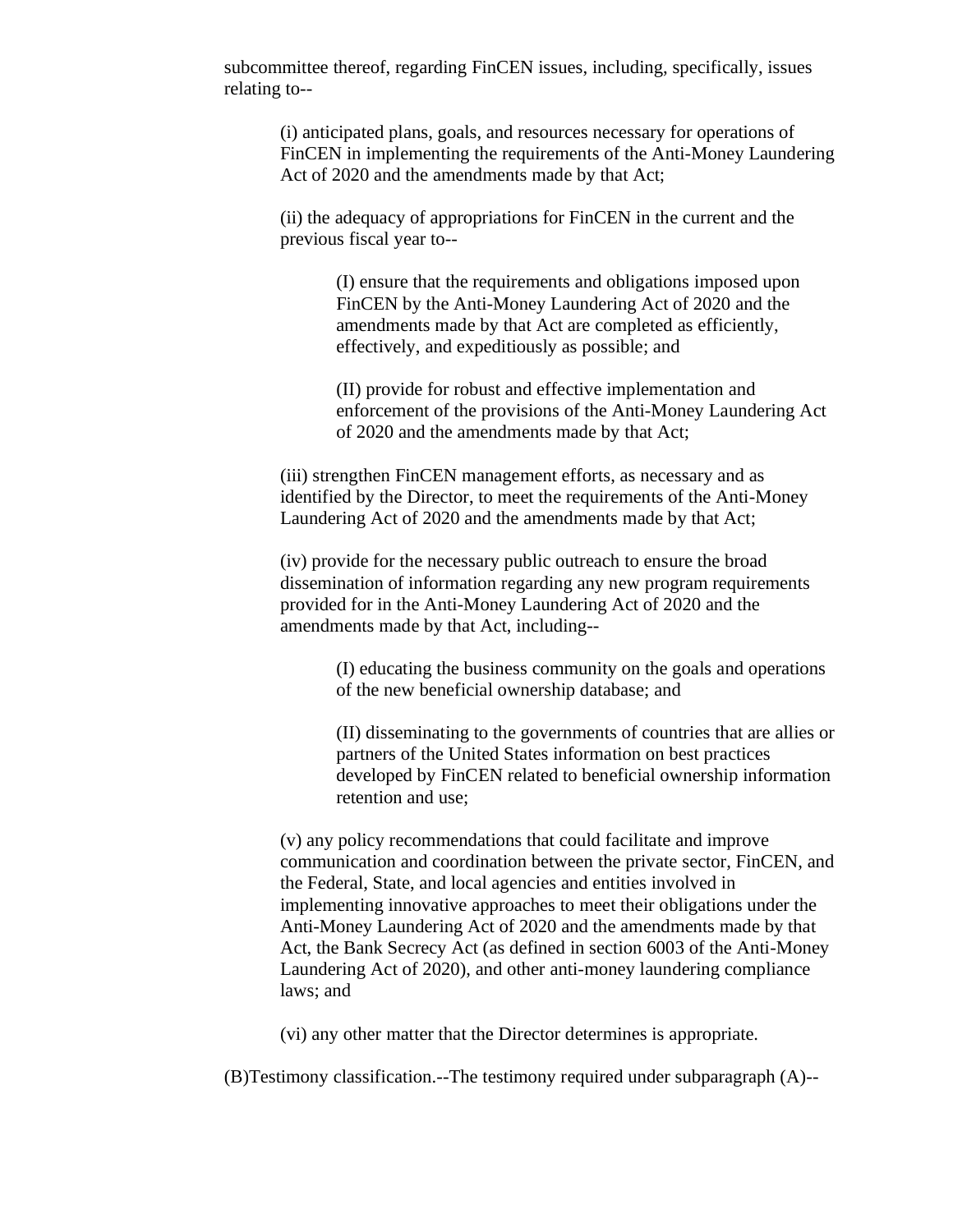- (i) shall be submitted in unclassified form; and
- (ii) may include a classified portion.

(d)Agency coordination.--

(1)In general.--The Secretary of the Treasury shall, to the greatest extent practicable, update the information described in subsection (b) by working collaboratively with other relevant Federal, State, and Tribal agencies.

(2)Information from relevant Federal, State, and Tribal agencies.--Relevant Federal, State, and Tribal agencies, as determined by the Secretary of the Treasury, shall, to the extent practicable, and consistent with applicable legal protections, cooperate with and provide information requested by FinCEN for purposes of maintaining an accurate, complete, and highly useful database for beneficial ownership information.

(3)Regulations.--The Secretary of the Treasury, in consultation with the heads of other relevant Federal agencies, may promulgate regulations as necessary to carry out this subsection.

(e)Notification of Federal obligations.--

(1)Federal.--The Secretary of the Treasury shall take reasonable steps to provide notice to persons of their obligations to report beneficial ownership information under this section, including by causing appropriate informational materials describing such obligations to be included in 1 or more forms or other informational materials regularly distributed by the Internal Revenue Service and FinCEN.

(2)States and Indian Tribes.--

(A)In general.--As a condition of the funds made available under this section, each State and Indian Tribe shall, not later than 2 years after the effective date of the regulations promulgated under subsection (b)(4), take the following actions:

(i) The secretary of a State or a similar office in each State or Indian Tribe responsible for the formation or registration of entities created by the filing of a public document with the office under the law of the State or Indian Tribe shall periodically, including at the time of any initial formation or registration of an entity, assessment of an annual fee, or renewal of any license to do business in the United States and in connection with State or Indian Tribe corporate tax assessments or renewals--

> (I) notify filers of their requirements as reporting companies under this section, including the requirements to file and update reports under paragraphs (1) and (2) of subsection (b); and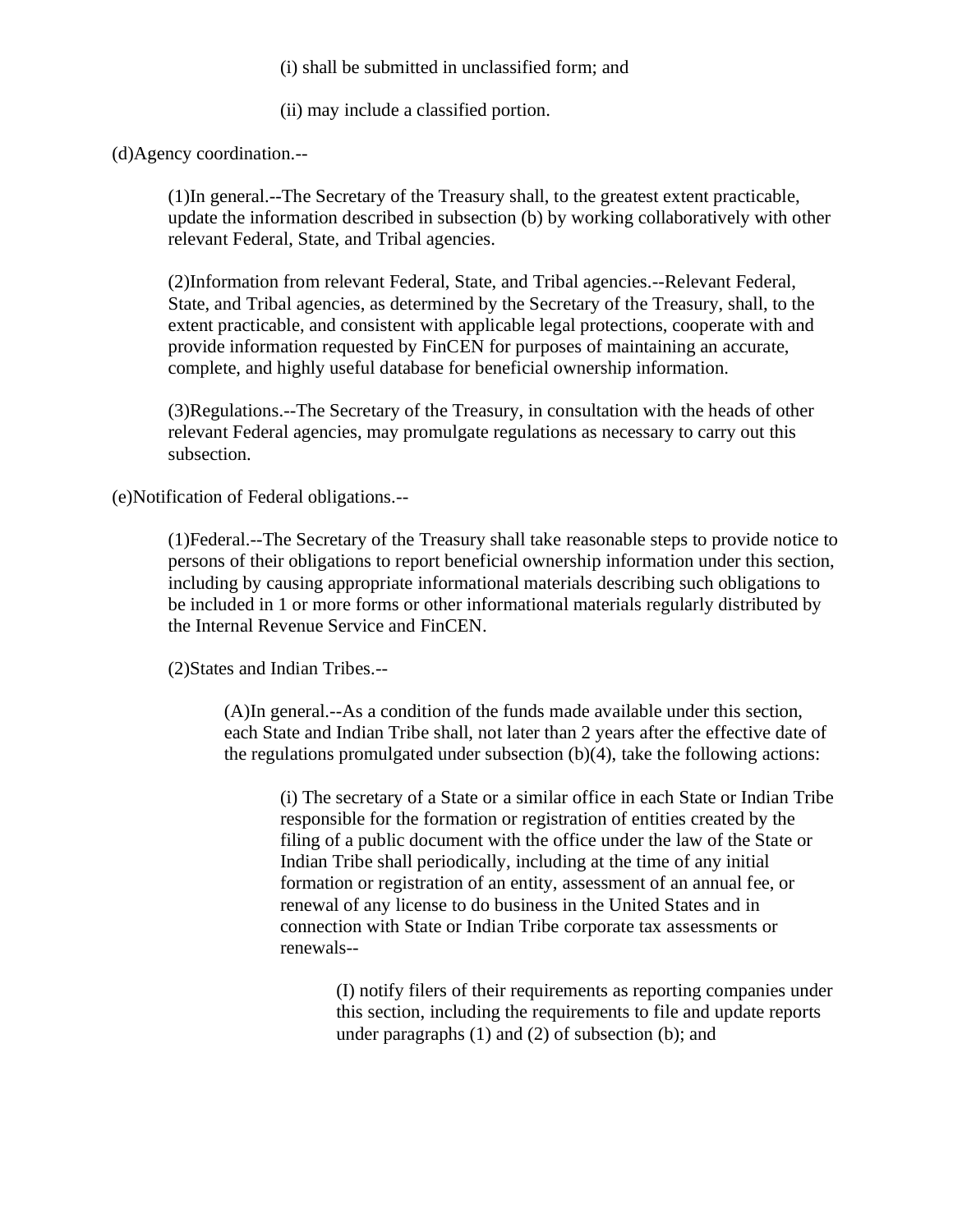(II) provide the filers with a copy of the reporting company form created by the Secretary of the Treasury under this subsection or an internet link to that form.

(ii) The secretary of a State or a similar office in each State or Indian Tribe responsible for the formation or registration of entities created by the filing of a public document with the office under the law of the State or Indian Tribes shall update the websites, forms relating to incorporation, and physical premises of the office to notify filers of their requirements as reporting companies under this section, including providing an internet link to the reporting company form created by the Secretary of the Treasury under this section.

(B)Notification from the Department of the Treasury.--A notification under clause (i) or (ii) of subparagraph (A) shall explicitly state that the notification is on behalf of the Department of the Treasury for the purpose of preventing money laundering, the financing of terrorism, proliferation financing, serious tax fraud, and other financial crime by requiring nonpublic registration of business entities formed or registered to do business in the United States.

(f)No bearer share corporations or limited liability companies.--A corporation, limited liability company, or other similar entity formed under the laws of a State or Indian Tribe may not issue a certificate in bearer form evidencing either a whole or fractional interest in the entity.

(g)Regulations.--In promulgating regulations carrying out this section, the Director shall reach out to members of the small business community and other appropriate parties to ensure efficiency and effectiveness of the process for the entities subject to the requirements of this section.

(h)Penalties.--

(1)Reporting violations.--It shall be unlawful for any person to--

(A) willfully provide, or attempt to provide, false or fraudulent beneficial ownership information, including a false or fraudulent identifying photograph or document, to FinCEN in accordance with subsection (b); or

(B) willfully fail to report complete or updated beneficial ownership information to FinCEN in accordance with subsection (b).

(2)Unauthorized disclosure or use.--Except as authorized by this section, it shall be unlawful for any person to knowingly disclose or knowingly use the beneficial ownership information obtained by the person through--

(A) a report submitted to FinCEN under subsection (b); or

(B) a disclosure made by FinCEN under subsection (c).

(3)Criminal and civil penalties.--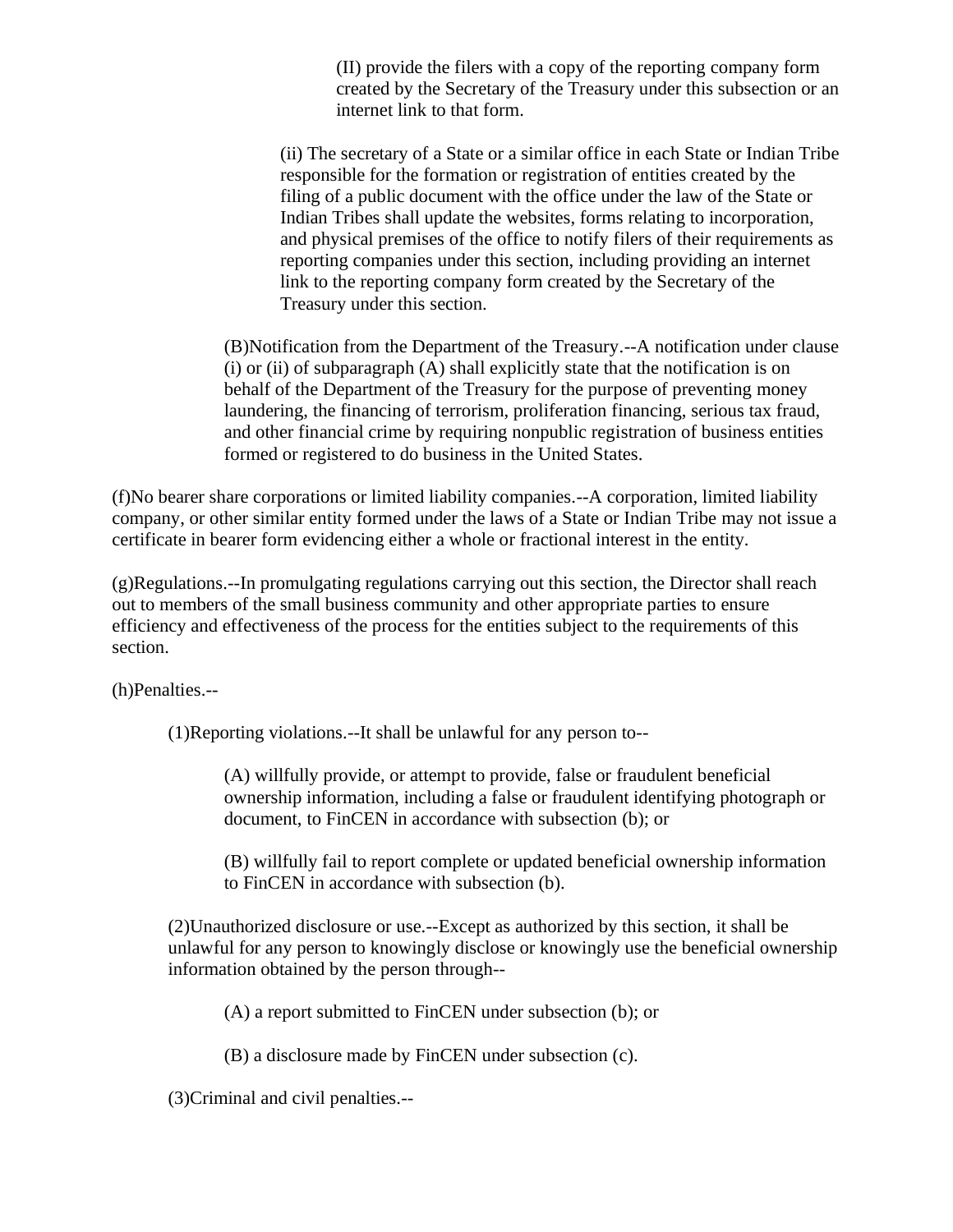(A)Reporting violations.--Any person that violates subparagraph (A) or (B) of paragraph (1)--

(i) shall be liable to the United States for a civil penalty of not more than \$500 for each day that the violation continues or has not been remedied; and

(ii) may be fined not more than \$10,000, imprisoned for not more than 2 years, or both.

(B)Unauthorized disclosure or use violations.--Any person that violates paragraph  $(2)$ --

(i) shall be liable to the United States for a civil penalty of not more than \$500 for each day that the violation continues or has not been remedied; and

(ii)(I) shall be fined not more than \$250,000, or imprisoned for not more than 5 years, or both; or

> (II) while violating another law of the United States or as part of a pattern of any illegal activity involving more than \$100,000 in a 12-month period, shall be fined not more than \$500,000, imprisoned for not more than 10 years, or both.

(C)Safe harbor.--

(i)Safe harbor.--

(I)In general.--Except as provided in subclause (II), a person shall not be subject to civil or criminal penalty under subparagraph (A) if the person--

(aa) has reason to believe that any report submitted by the person in accordance with subsection (b) contains inaccurate information; and

(bb) in accordance with regulations issued by the Secretary, voluntarily and promptly, and in no case later than 90 days after the date on which the person submitted the report, submits a report containing corrected information.

(II)Exceptions.--A person shall not be exempt from penalty under clause (i) if, at the time the person submits the report required by subsection (b), the person--

(aa) acts for the purpose of evading the reporting requirements under subsection (b); and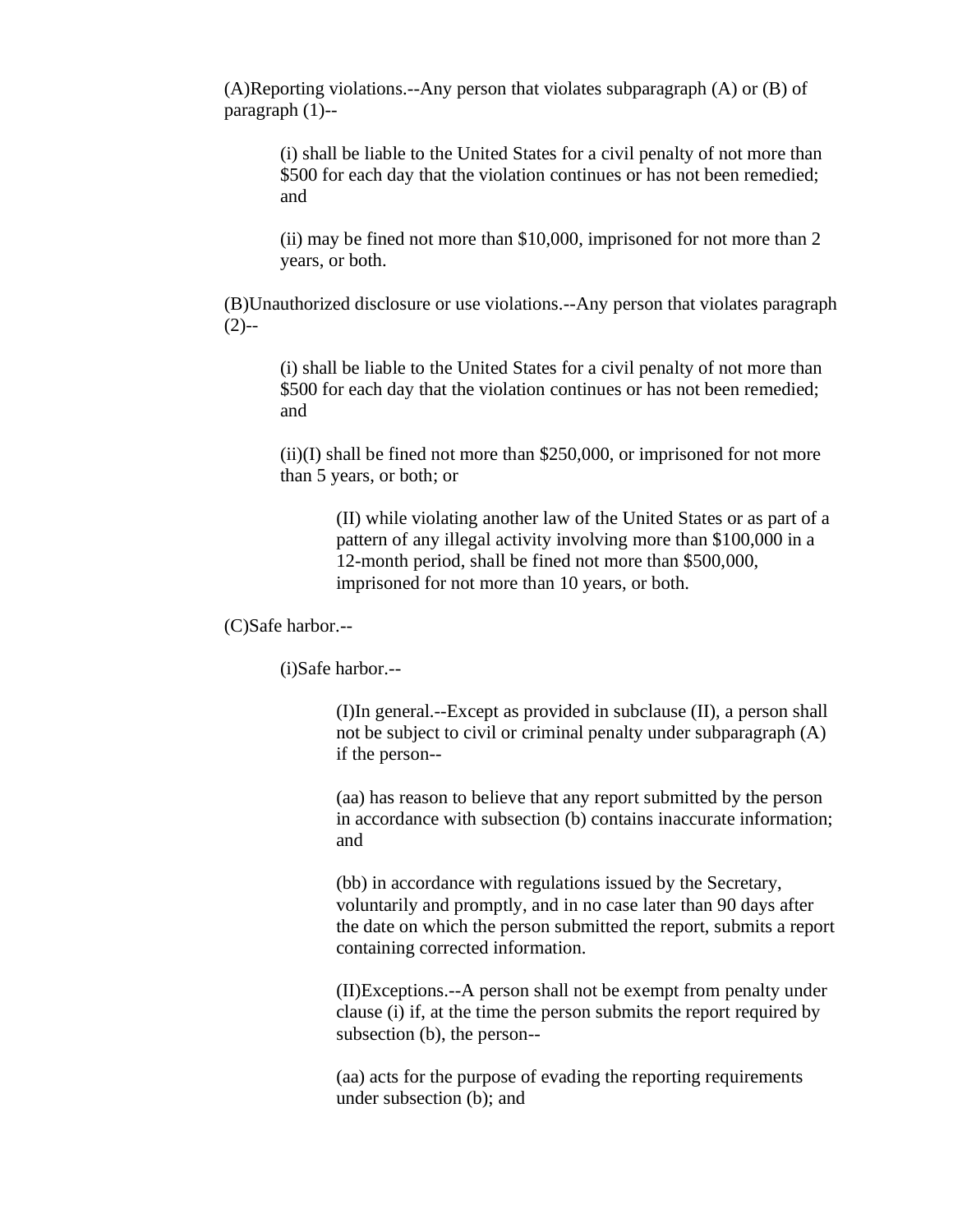(bb) has actual knowledge that any information contained in the report is inaccurate.

(ii)Assistance.--FinCEN shall provide assistance to any person seeking to submit a corrected report in accordance with clause (i)(I).

(4)User complaint process.--

(A)In general.--The Inspector General of the Department of the Treasury, in coordination with the Secretary of the Treasury, shall provide public contact information to receive external comments or complaints regarding the beneficial ownership information notification and collection process or regarding the accuracy, completeness, or timeliness of such information.

(B)Report.--The Inspector General of the Department of the Treasury shall submit to Congress a periodic report that--

(i) summarizes external comments or complaints and related investigations conducted by the Inspector General related to the collection of beneficial ownership information; and

(ii) includes recommendations, in coordination with FinCEN, to improve the form and manner of the notification, collection and updating processes of the beneficial ownership information reporting requirements to ensure the beneficial ownership information reported to FinCEN is accurate, complete, and highly useful.

(5)Treasury Office of Inspector General investigation in the event of a cybersecurity breach.--

(A)In general.--In the event of a cybersecurity breach that results in substantial unauthorized access and disclosure of sensitive beneficial ownership information, the Inspector General of the Department of the Treasury shall conduct an investigation into FinCEN cybersecurity practices that, to the extent possible, determines any vulnerabilities within FinCEN information security and confidentiality protocols and provides recommendations for fixing those deficiencies.

(B)Report.--The Inspector General of the Department of the Treasury shall submit to the Secretary of the Treasury a report on each investigation conducted under subparagraph (A).

(C)Actions of the Secretary.--Upon receiving a report submitted under subparagraph (B), the Secretary of the Treasury shall--

> (i) determine whether the Director had any responsibility for the cybersecurity breach or whether policies, practices, or procedures